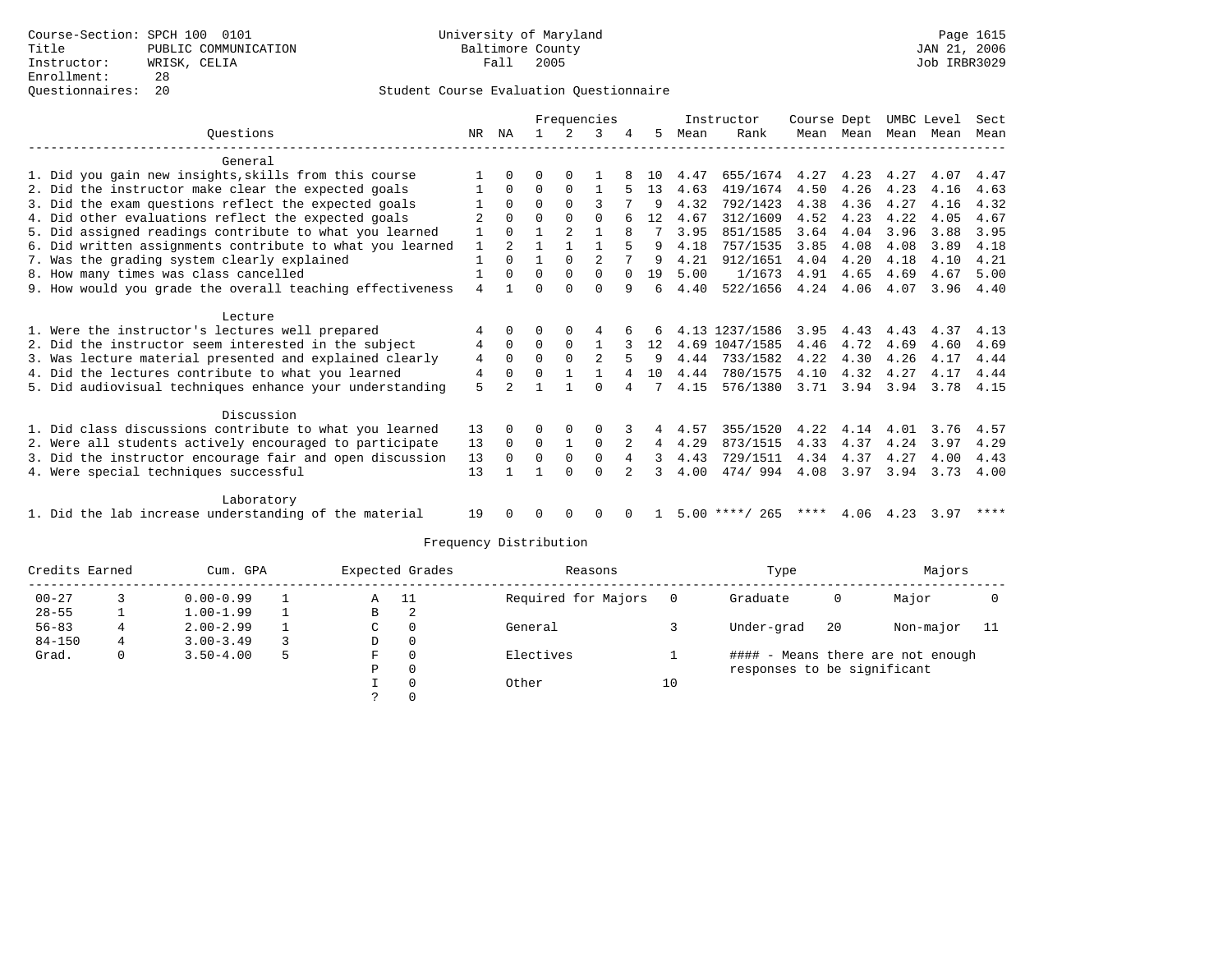## Student Course Evaluation Questionnaire

|                                                           |                |                |          | Frequencies    |                |     |    |      | Instructor     | Course Dept |      | UMBC Level |      | Sect |  |
|-----------------------------------------------------------|----------------|----------------|----------|----------------|----------------|-----|----|------|----------------|-------------|------|------------|------|------|--|
| Ouestions                                                 | NR.            | ΝA             |          |                | 3              | 4   | 5  | Mean | Rank           | Mean        | Mean | Mean       | Mean | Mean |  |
| General                                                   |                |                |          |                |                |     |    |      |                |             |      |            |      |      |  |
| 1. Did you gain new insights, skills from this course     |                | 0              | U        | $\Omega$       |                | -11 |    |      | 4.06 1147/1674 | 4.27        | 4.23 | 4.27       | 4.07 | 4.06 |  |
| 2. Did the instructor make clear the expected goals       |                | $\Omega$       | $\Omega$ | $\Omega$       |                |     |    | 4.38 | 776/1674       | 4.50        | 4.26 | 4.23       | 4.16 | 4.38 |  |
| 3. Did the exam questions reflect the expected goals      |                | $\Omega$       | $\Omega$ | $\Omega$       | 2              |     | 9  | 4.44 | 660/1423       | 4.38        | 4.36 | 4.27       | 4.16 | 4.44 |  |
| 4. Did other evaluations reflect the expected goals       | O              | $\Omega$       | $\Omega$ | $\Omega$       | 2              |     |    | 4.38 | 687/1609       | 4.52        | 4.23 | 4.22       | 4.05 | 4.38 |  |
| 5. Did assigned readings contribute to what you learned   | 0              |                |          | 4              | $\mathfrak{D}$ |     |    |      | 3.33 1329/1585 | 3.64        | 4.04 | 3.96       | 3.88 | 3.33 |  |
| 6. Did written assignments contribute to what you learned | 1              |                |          |                |                |     |    |      | 3.53 1278/1535 | 3.85        | 4.08 | 4.08       | 3.89 | 3.53 |  |
| 7. Was the grading system clearly explained               |                |                |          | $\overline{2}$ | $\mathfrak{D}$ |     | 4  |      | 3.88 1246/1651 | 4.04        | 4.20 | 4.18       | 4.10 | 3.88 |  |
| 8. How many times was class cancelled                     | 0<br>0         | 0              | $\Omega$ | $\Omega$       | 0              |     | 13 | 4.81 | 868/1673       | 4.91        | 4.65 | 4.69       | 4.67 | 4.81 |  |
| 9. How would you grade the overall teaching effectiveness | $\overline{a}$ |                |          | <sup>0</sup>   |                | 11  | 2  | 4.07 | 912/1656       | 4.24        | 4.06 | 4.07       | 3.96 | 4.07 |  |
|                                                           |                |                |          |                |                |     |    |      |                |             |      |            |      |      |  |
| Lecture                                                   |                |                |          |                |                |     |    |      |                |             |      |            |      |      |  |
| 1. Were the instructor's lectures well prepared           |                |                |          |                |                |     |    |      | 3.77 1412/1586 | 3.95        | 4.43 | 4.43       | 4.37 | 3.77 |  |
| 2. Did the instructor seem interested in the subject      |                | $\mathbf 0$    | $\Omega$ |                | 2              |     |    |      | 4.23 1406/1585 | 4.46        | 4.72 | 4.69       | 4.60 | 4.23 |  |
| 3. Was lecture material presented and explained clearly   | 3              | $\Omega$       | 0        |                | $\mathfrak{D}$ | 6   | 4  |      | 4.00 1129/1582 | 4.22        | 4.30 | 4.26       | 4.17 | 4.00 |  |
| 4. Did the lectures contribute to what you learned        |                |                | $\Omega$ | 2              |                |     | 4  |      | 3.77 1284/1575 | 4.10        | 4.32 | 4.27       | 4.17 | 3.77 |  |
| 5. Did audiovisual techniques enhance your understanding  | $\mathcal{L}$  |                |          |                |                |     |    |      | 3.27 1152/1380 | 3.71        | 3.94 | 3.94       | 3.78 | 3.27 |  |
|                                                           |                |                |          |                |                |     |    |      |                |             |      |            |      |      |  |
| Discussion                                                |                |                |          |                |                |     |    |      |                |             |      |            |      |      |  |
| 1. Did class discussions contribute to what you learned   | 8              | 0              | U        | <sup>0</sup>   |                |     |    | 3.88 | 942/1520       | 4.22        | 4.14 | 4.01       | 3.76 | 3.88 |  |
| 2. Were all students actively encouraged to participate   | 8              | $\Omega$       | 0        | 0              |                |     | 4  | 4.38 | 788/1515       | 4.33        | 4.37 | 4.24       | 3.97 | 4.38 |  |
| 3. Did the instructor encourage fair and open discussion  | 8              | 0              | U        | $\Omega$       | 2              |     | 4  | 4.25 | 896/1511       | 4.34        | 4.37 | 4.27       | 4.00 | 4.25 |  |
| 4. Were special techniques successful                     | 8              | $\mathfrak{D}$ |          |                |                |     |    | 4.17 | 408/994        | 4.08        | 3.97 | 3.94       | 3.73 | 4.17 |  |

# Frequency Distribution

| Credits Earned |   | Cum. GPA           |   | Expected Grades | Reasons   | Type                | Majors                      |                                   |           |    |  |
|----------------|---|--------------------|---|-----------------|-----------|---------------------|-----------------------------|-----------------------------------|-----------|----|--|
| $00 - 27$      | 0 | $0.00 - 0.99$      |   | Α               | - 11      | Required for Majors | Graduate                    | 0                                 | Major     |    |  |
| $28 - 55$      | 0 | $1.00 - 1.99$      |   | B               | 4         |                     |                             |                                   |           |    |  |
| $56 - 83$      |   | $2.00 - 2.99$      | 2 | C               | 0         | General             | Under-grad                  | 16                                | Non-major | 10 |  |
| $84 - 150$     | 4 | $3.00 - 3.49$      | 4 | D               | 0         |                     |                             |                                   |           |    |  |
| Grad.          | 0 | $3.50 - 4.00$<br>F |   | 0               | Electives |                     |                             | #### - Means there are not enough |           |    |  |
|                |   |                    |   | Ρ               | 0         |                     | responses to be significant |                                   |           |    |  |
|                |   |                    |   |                 | $\Omega$  | Other               |                             |                                   |           |    |  |
|                |   |                    |   |                 |           |                     |                             |                                   |           |    |  |